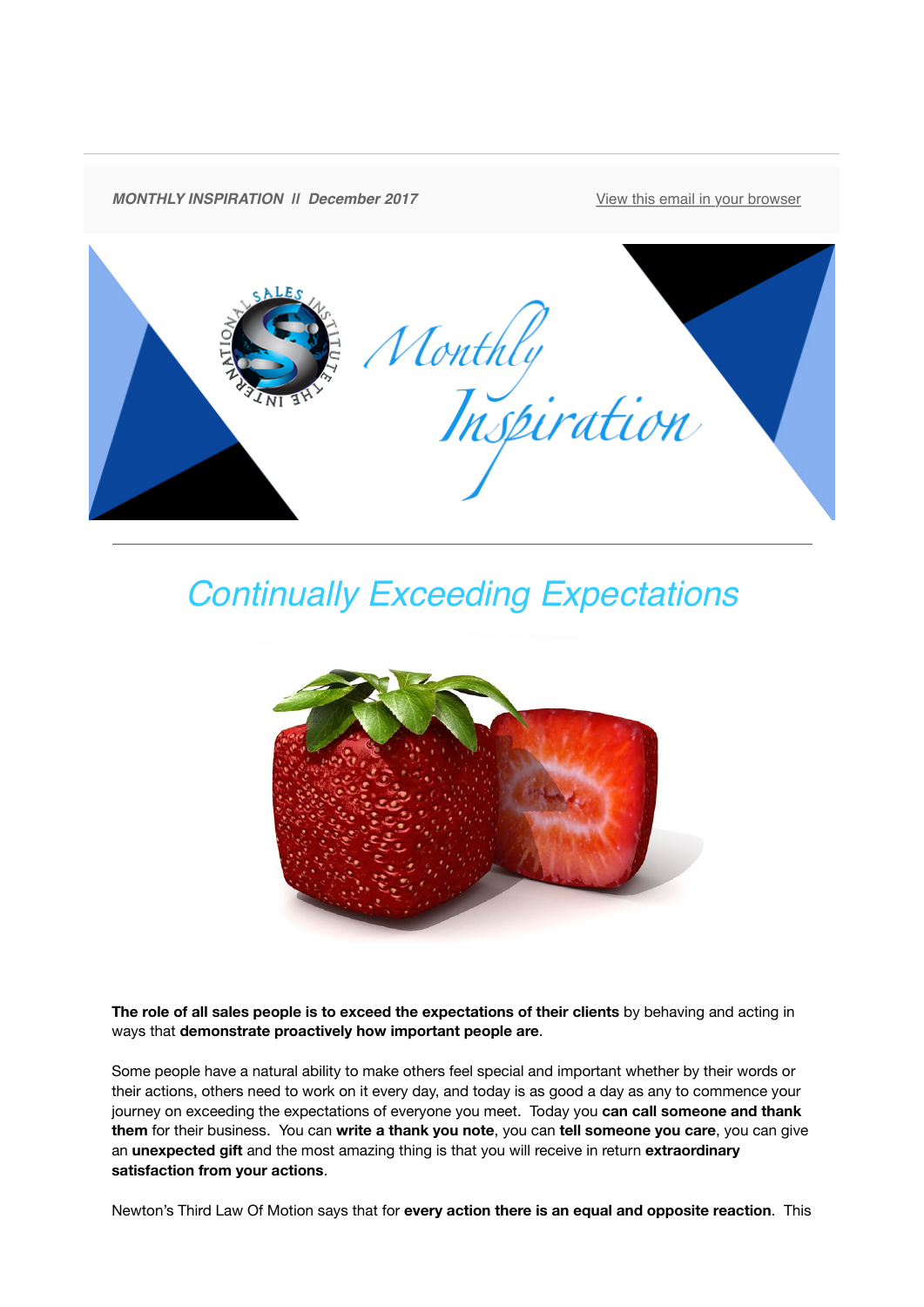is certainly the case in terms of thoughts and feelings. The task of all professional sales people must be **to make a difference to everyone they meet**. The best way to do this is to **care for them unconditionally** and to be more concerned about what we can do for them and not what they can do for us.

## **John Kennedy** said:

**"Ask not what your country can do for you, ask what you can do for your country"**

**The International Sales Institute's** members must be totally concerned with what they can do for their clients and not what their clients can do for them. So, from today onwards, make it your habit to exceed the expectations of everyone you meet in **making them feel special and important**. This will help you [build and sustain relationships that will be the foundation of "The 12 Immutable Laws of Relationship](https://theinternationalsalesinstitute.us11.list-manage.com/track/click?u=933b80e7a2e18bb216f31e81e&id=086fc17bf3&e=9f87e78b41) Based Selling**"** and eventually "**The Rights of Advocacy**".

We all build relationships with people we care about and it's impossible to care about someone you don't know. The job of a professional sales executive is to **be proactive at getting to know people**. In this way they will want to get to know you, especially if they feel that you care about them as individuals.

Today can be the day that you commence exceeding peoples expectations, as the normal way you do things. So **write a note of thanks**, pick up the phone and **say well done and congratulations**, tell someone in your office that you **appreciate the support they've been to you** and most of all **acknowledge the people around you for making your life special**. You can find out more about why [this is critically important to your success by reading a motivational quote from our library entitled From](https://theinternationalsalesinstitute.us11.list-manage.com/track/click?u=933b80e7a2e18bb216f31e81e&id=972112719a&e=9f87e78b41) Many Years Experience.

**The team at TISI wish to thank you for your support. We just wanted you to know, once again, that you are special and important to us.**

[Photo Credit](https://theinternationalsalesinstitute.us11.list-manage.com/track/click?u=933b80e7a2e18bb216f31e81e&id=20b6c7f553&e=9f87e78b41)

We'd be delighted if you sent this amazing information on to your friends & colleagues. One person at a time? Use the "Forward" link in the social media links section below. Multiple people? (Recommended) Use the email forward button.

| $\bullet$ $\bullet$ $\bullet$ $\bullet$ $\bullet$ $\bullet$ |  | (f) Share (b) Tweet (in) Share (c) Forward |
|-------------------------------------------------------------|--|--------------------------------------------|
|                                                             |  |                                            |

*Copyright © 2017 The International Sales Institute, All rights reserved.*

You are receiving this email because you enthusiastically agreed to receive our amazing communications.